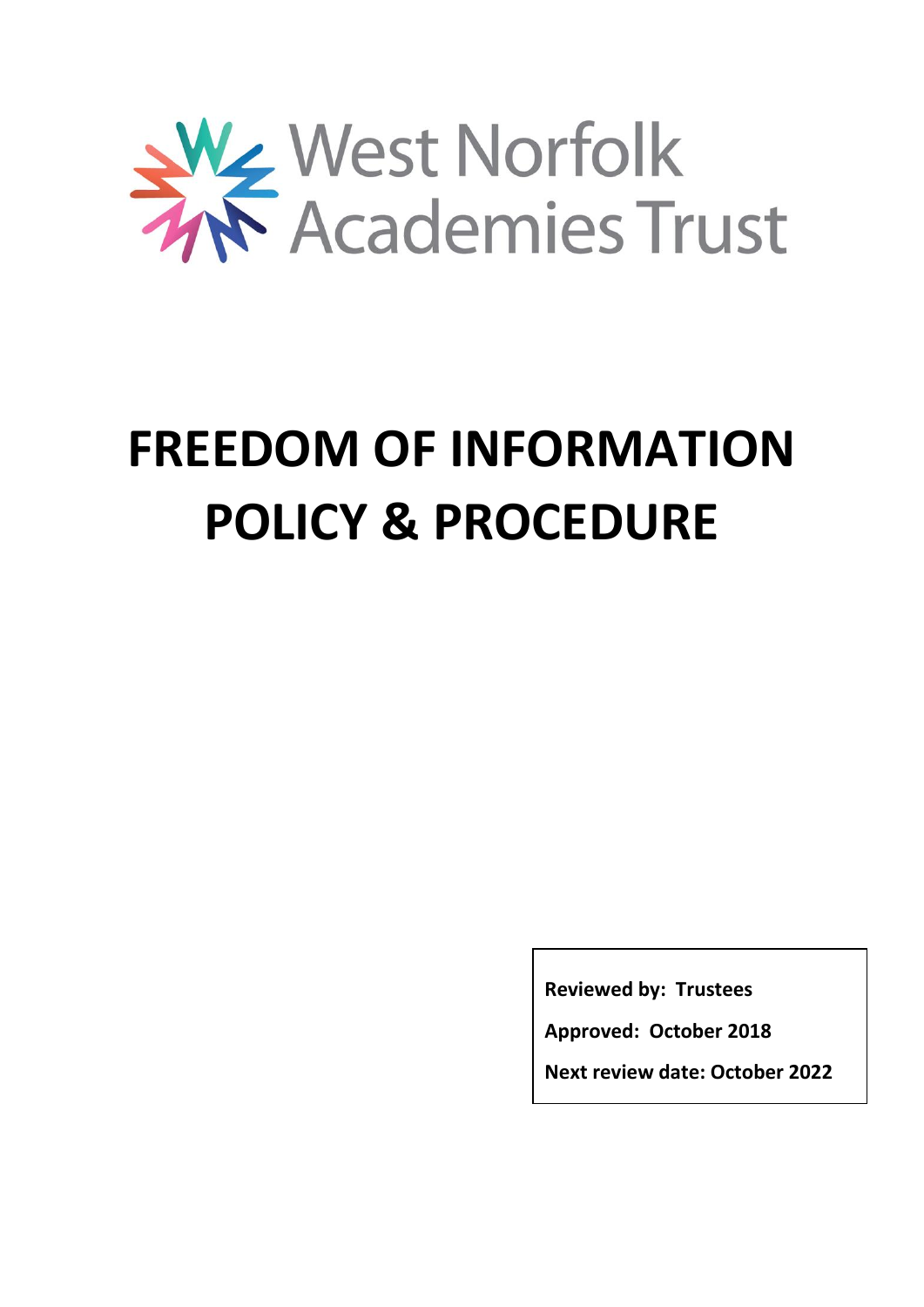## **Contents**

# **Part A**

| Revision       |  |
|----------------|--|
| Distribution   |  |
| Implementation |  |

#### **Part B**

| Purpose                       | 1              |
|-------------------------------|----------------|
| Scope                         | 2              |
| Associated documents          | $\overline{2}$ |
| Abbreviations and definitions | $\overline{2}$ |
| Obligations and duties        | $\overline{2}$ |
| Dealing with requests         | $\overline{2}$ |
| Exemptions                    | $\overline{2}$ |
| Public interest test          | 3              |
| Charging                      | 3              |
| Responsibilities              | 3              |
| Complaints                    | 3              |
| Records                       | 3              |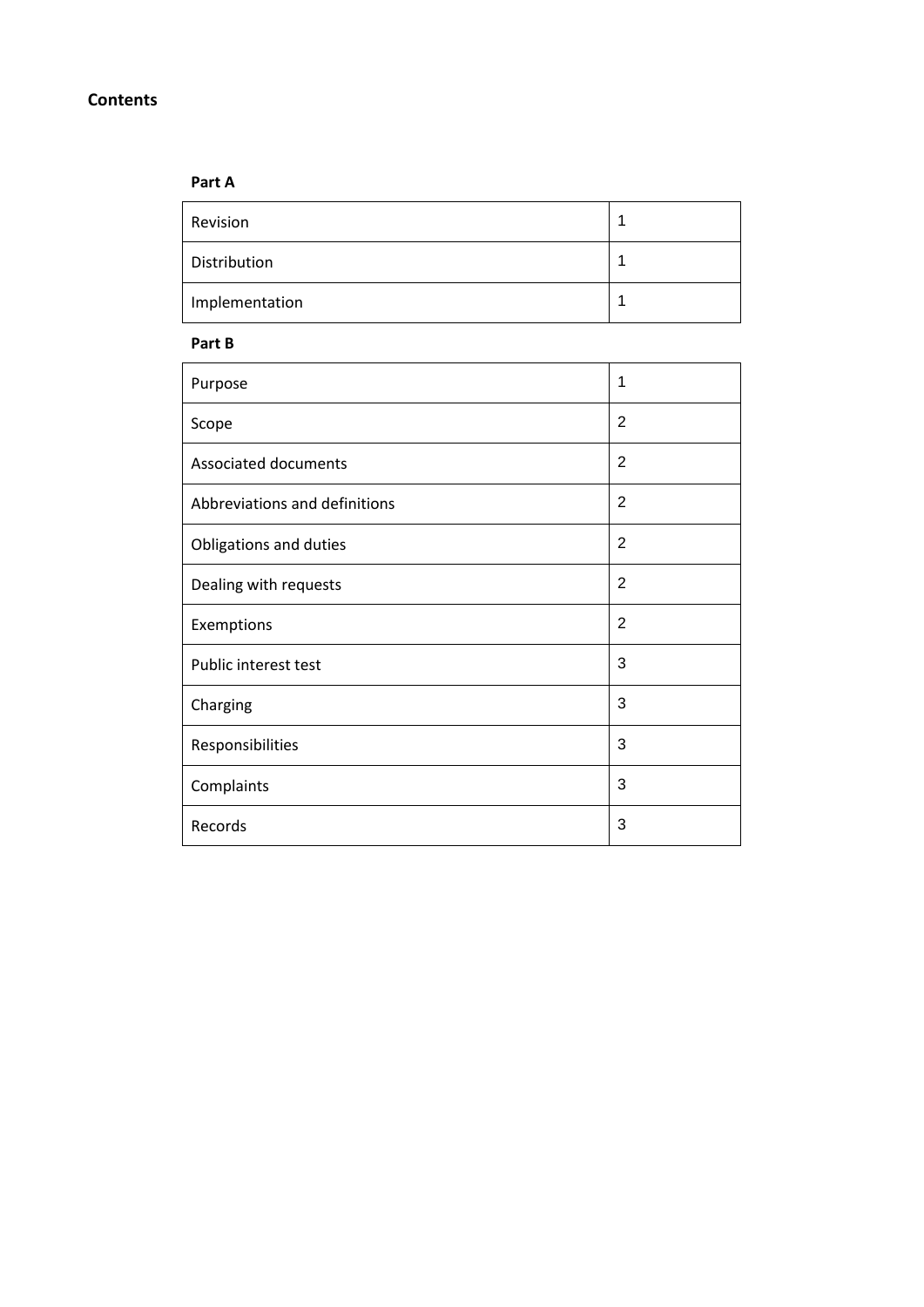# **PART A**

# **1. Revision**

**1.1** This document will be reviewed biennially.

# **2. Distribution**

**2.1** The Clerk to the Trustees shall retain a hard copy of this procedure and distribute controlled copies as required. Electronic copies of this procedure shall be available via the computer network.

# **3. Implementation**

**3.1** The requirements of this procedure are mandatory and apply from receipt of this document.

# **PART B**

# **4. Purpose**

- **4.1** West Norfolk Academies Trust is committed to the Freedom of Information Act 2000 which came into force on 1 January 2005 and which comes to include Academies by the Academies Act 2010, with effect from 1 January 2011. The Academies are committed to the principles of accountability and the general right of access to information, subject to legal exemptions. The policy outlines our framework for managing requests.
- **4.2** Under the Freedom of Information Act 2000, any person has a legal right to ask for access to information held by the Academies. They are entitled to be told whether the Academies hold the information, and to receive a copy, subject to certain exemptions.
- **4.3** The information which the Academies routinely make available to the public is included in the Publication Scheme. Requests for other information are dealt with in accordance with statutory guidance. While the Act assumes openness, it recognises that certain information is sensitive. There are exemptions to protect this information.
- **4.4** The Act is fully retrospective, so that any past records which the Academies hold are covered by the Act. The Academies have a Retention Schedule based on the schedule recommended by the Records Management Society of Great Britain, which guides the Academies as to how long they should keep records. It is an offence to wilfully conceal damage or destroy information in order to avoid responding to an enquiry, so it is important that no records that are the subject of an enquiry are amended or destroyed.
- **4.5** Requests under the Act can be addressed to anyone employed by the respective Trust to which the request applies. All staff need to be aware of the process for dealing with requests. Requests must be made in writing, (which can include email), and should include the enquirers name and correspondence address, and state what information they require. They do not have to mention the Act, nor do they have to say why they want the information. There is a duty to respond to all requests, telling the enquirer whether or not the information is held, and supplying any information that is held, except where exemptions apply. There is no need to collect data in specific response to an enquiry. There is a time limit of 20 days excluding school holidays for responding to the request.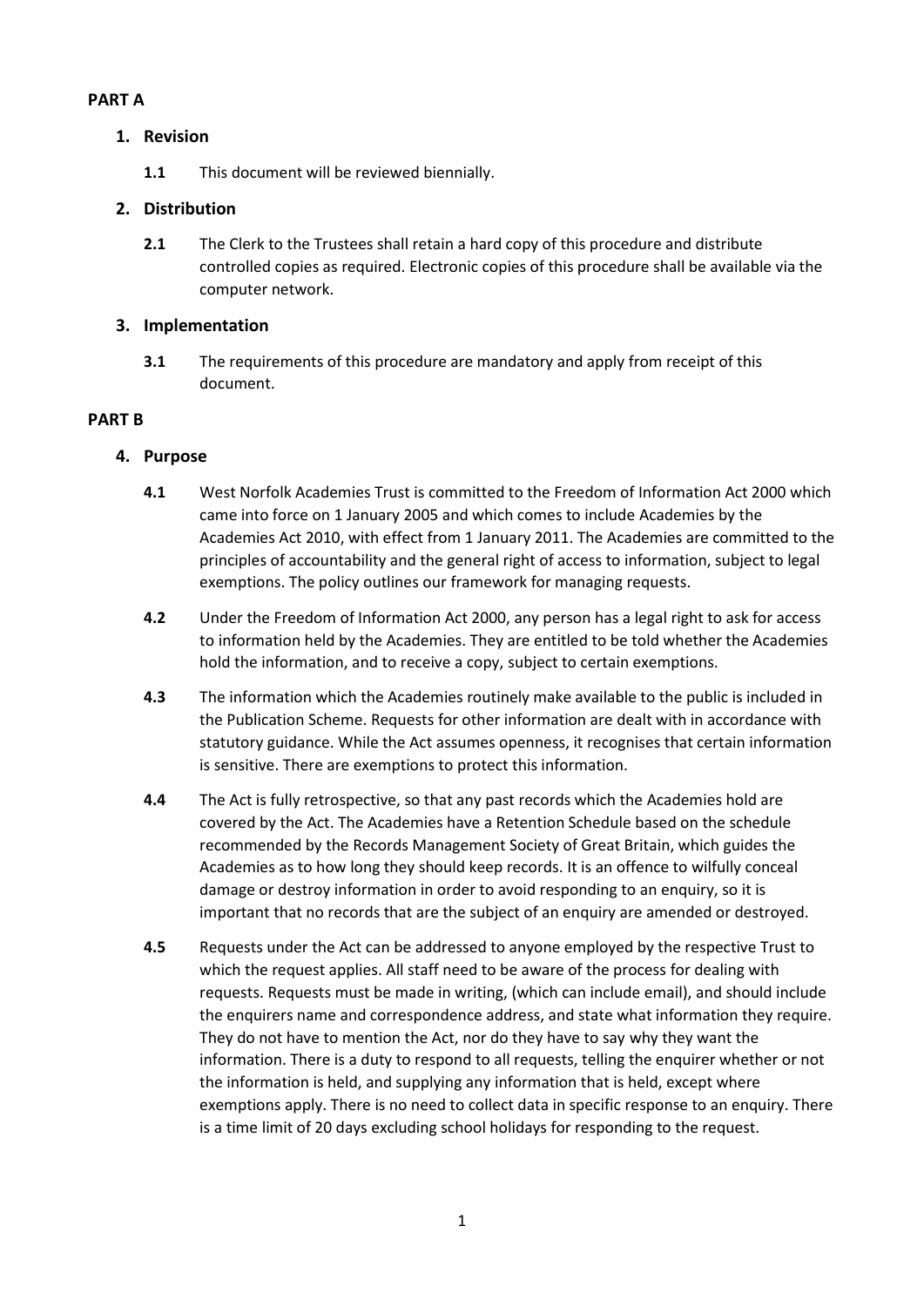# **5. Scope**

- **5.1** The Executive Headteacher is responsible for ensuring compliance with Trust Policies and Procedures. This procedure applies to all Trust staff.
- **5.2** Requests for personal data are still covered by the Data Protection Act 18. Individuals can request to see what information the Trust holds about them. This is known as a Subject Access Request, and must be dealt with accordingly.
- **5.3** Requests for information about anything relating to the environment such as air, water, land, the natural world or the built environment and any factor or measure affecting these are covered by the Environmental Information Regulations. Requests under EIR are dealt with in the same way as those under FoIA, but they do not need to be written and can be verbal.

## **6. Associated documents**

Complaints Procedure

# **7. Abbreviations and Definitions**

- FoIA Freedom of Information Act 2000
- EIR Environmental Information Regulations

# **8. Obligations and duties**

- **8.1** The Trust recognises the duty to provide advice and assistance to anyone requesting information. We will respond to straightforward verbal requests for information and will help enquirers to put more complex verbal requests into writing so that they can be handled under the Act.
- **8.1** The Trust recognises the duty to tell enquirers whether or not we hold the information they are requesting (the duty to confirm or deny), and provide access to the information we hold in accordance with the procedures.

## **9. Dealing with requests**

**9.1** We will respond to all requests in accordance with established procedures. We will ensure that staff are aware of the procedures.

## **10. Exemptions**

- **10.1** Certain information is subject to either absolute or qualified exemptions.
- **10.2** When we wish to apply a qualified exemption to a request, we will invoke the public interest test procedures to determine if public interest in applying the exemption outweighs the public interest in disclosing the information.
- **10.3** We will maintain a register of requests where we have refused to supply information, and the reasons for the refusal. The register will be retained for 5 years from the date of the request.